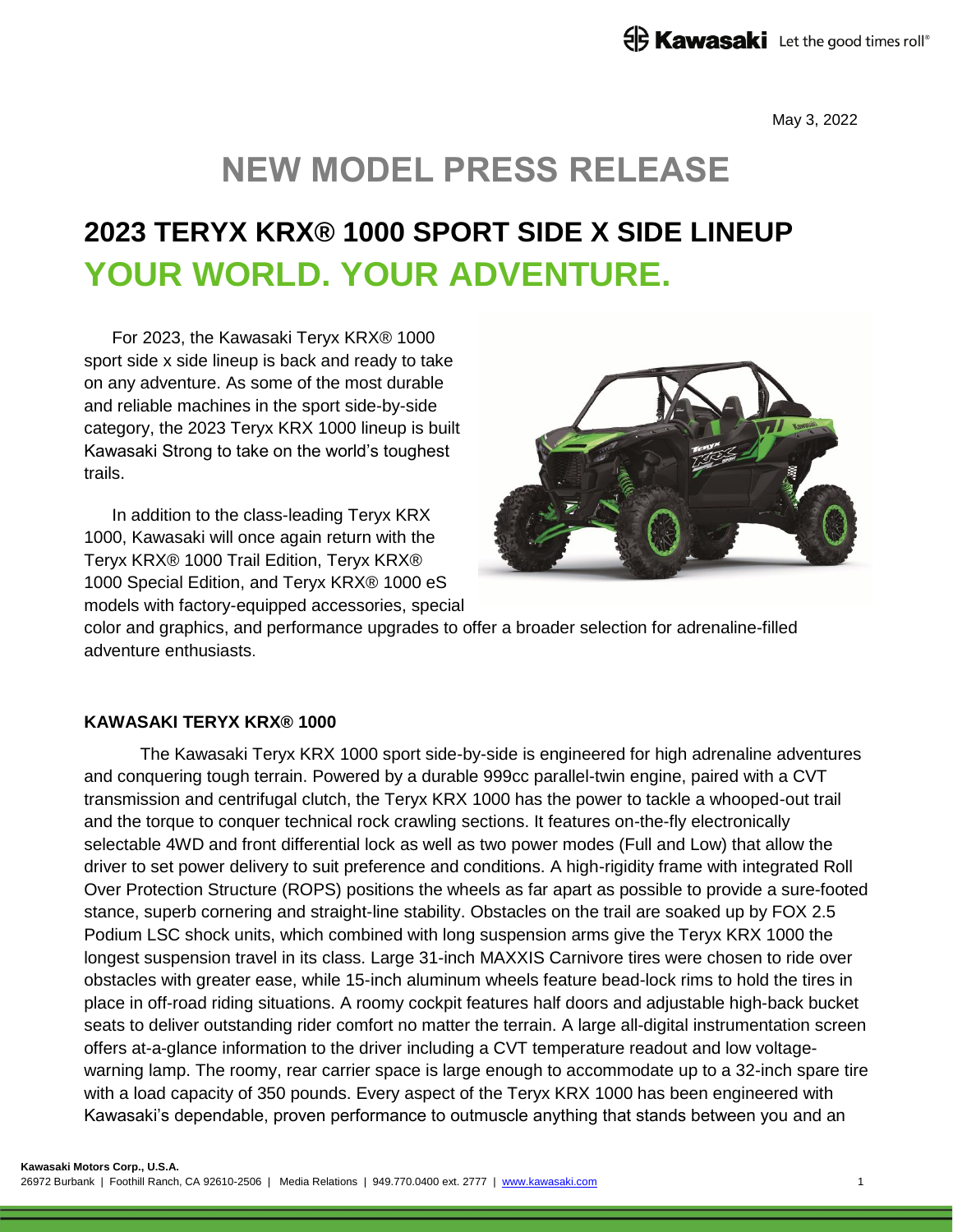adventure of a lifetime. The 2023 Teryx KRX 1000 is available in Lime Green / Metallic Onyx Black and Sunbeam Red / Metallic Onyx Black color schemes with an MSRP of \$23,199

## **KAWASAKI TERYX KRX® 1000 SPECIAL EDITION**

The highly dependable and attention grabbing Teryx KRX 1000 Special Edition sport side-byside features a high-grade, award-winning Hifonics® audio system bringing the "Power from the Gods" to the trails. Complete with 6.5" door speakers and a 12" subwoofer, it offers incredible sound that can be heard – and felt. The compact stereo unit is built into the center console, giving the dash a wellintegrated appearance with a new LED screen. The unit is a Bluetooth®/AM/FM/ 600-watt five-channel stereo featuring a high-contrast color LED screen that can display album art. Apple Control enables compatible Apple devices to be controlled by the stereo. A WARN® VRX 45 Powersport Winch is fit as standard equipment and has 50' of durable, aircraft-grade 1⁄4" steel rope backed by a 4,500 lb. capacity. The 2023 Teryx KRX1000 Special Edition is available in a Metallic Flat Raw Graystone color scheme which includes a black base complemented by black a-arms and silver-colored suspension coil springs. High-impact graphics add to attention-grabbing styling that drivers will be happy to show off. The Teryx KRX 1000 Special Edition comes with an MSRP of \$25,199

#### **KAWASAKI TERYX KRX® 1000 TRAIL EDITION**

Built with the same high-performance features found on the Teryx KRX 1000, the Teryx KRX 1000 Trail Edition sport side-by-side comes equipped with both front and rear sport bumpers, as well as nerf bars on the sides, all of which add to the aggressive appearance while increasing protection to the vehicle from obstacles encountered on the trail. A KQR™ Sport Roof (featuring quick release capabilities) comes as standard equipment on the Teryx KRX 1000 Trail Edition and helps to shelter passengers from harsh weather and sun. It also features pre-configured mounts that allow for the addition of up to six accessory LED dome lights. A WARN® VRX 45 Powersport Winch is fit as standard equipment and has 50' of durable, aircraft grade  $1/4$ " steel rope backed by a 4,500 lb. capacity. The 2023 Teryx KRX 1000 Trail Edition is available in a Fragment Camo Gray with an MSRP of \$25,699.

#### **KAWASAKI TERYX KRX® 1000 eS**

The 2023 Teryx KRX1000 eS is built from the ground up to be the ultimate sport side x side. Featuring similar DNA to the 2023 Teryx KRX1000, the eS model comes equipped with Kawasaki Electronic Control Suspension (KECS) featuring FOX® 2.5 Live Valve Internal Bypass shocks. The KECS suspension technology communicates with the Bosch electronic control system and utilizes Kawasaki's proprietary suspension settings to deliver greater comfort and enhanced stability across a wider range of riding situations. FOX's Internal Bypass damping architecture features position-sensitive damping that changes depending on the operating zone of the suspension stroke to deliver a push and predictable ride. In addition to the electronic suspension, the Teryx KRX 1000 eS features upgraded components like a seven-inch high-grade TFT color instrumentation that offers three different selectable brightness levels, KQR™ sport roof to shelter passengers from harsh weather and sun, an aggressive front bumper that is powder coated to match other styling components, and specially designed color and graphics. The 2023 Teryx KRX 1000 eS is offered in an Ice Gray / Metallic Onyx Black color scheme and comes with an MSRP of \$25,699.

To download high-resolution images, log on or register for the Kawasaki media site at [http://kawasakimedia.com](http://kawasakimedia.com/)